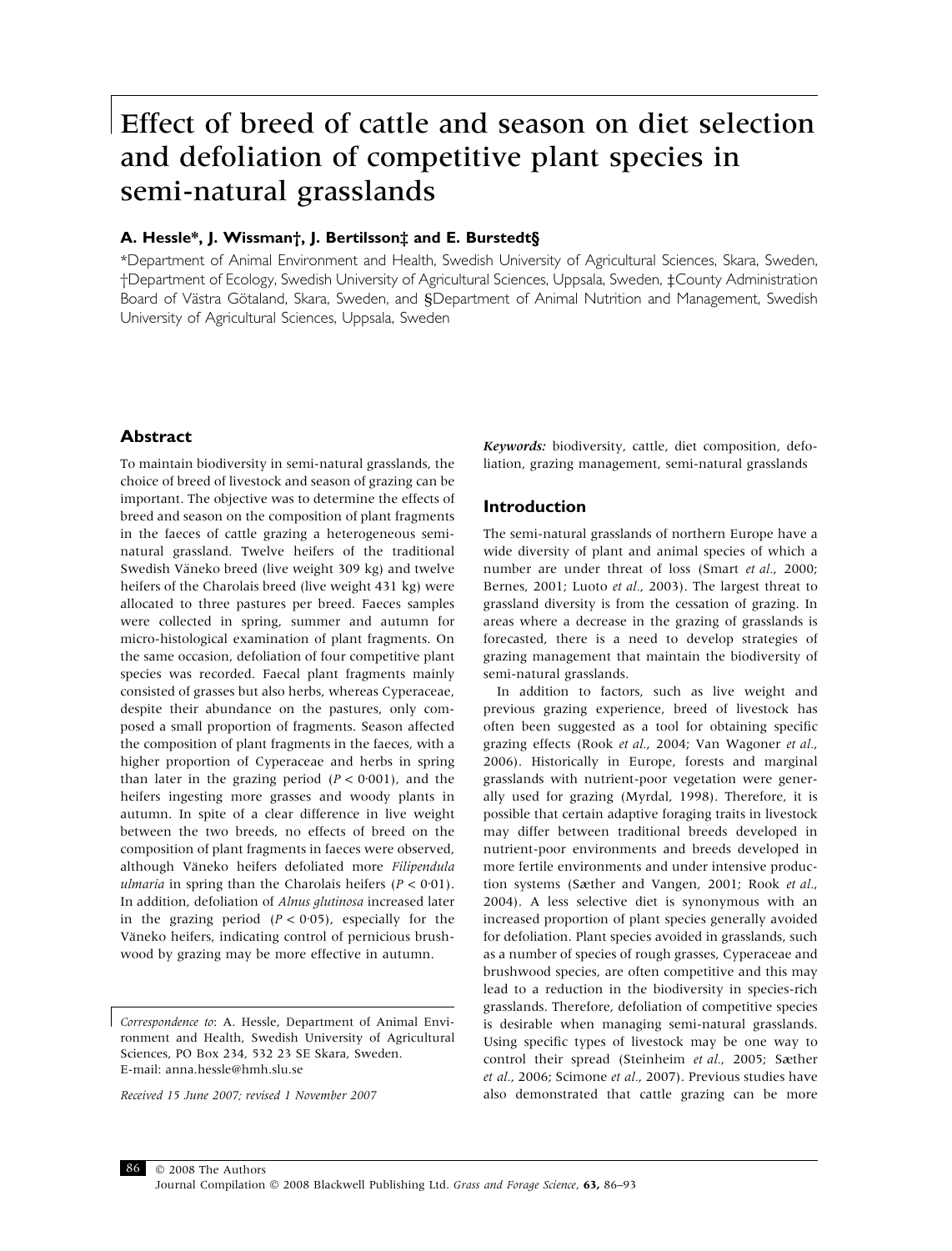selective at the beginning of the grazing season (Dumont et al., 2007) whereas less preferred species, such as sedges, rushes and woody plants, are ingested to a greater extent later in the grazing season (Roath and Krueger, 1982; Ganskopp et al., 1999; Evans et al., 2004; Pelster et al., 2004). In this study, the effect of cattle breed and season of grazing on the composition of plant fragments in the faeces and the extent of defoliation of competitive plant species found in wetter areas of the grassland from a semi-natural grassland was examined.

# Materials and methods

## Animals and pre-experimental feeding

Spring-born weaned heifer calves, of which fourteen were of the Swedish traditional breed Väneko (Hallander, 1993) and fourteen of the Continental commercial breed Charolais, were brought from eight commercial suckler cow herds in November 2003 at, on average, 8 months of age. All calves had been reared on semi-natural grasslands together with their dams. All grasslands consisted of dry, mesic and wet areas, and the pastures were supplemented by grazing of leys, mainly in autumn. During the pre-experimental indoor period, all heifers were offered wilted grass-clover silage containing 0.90–0.95 of grass (Lolium perenne, Festuca pratensis and Phleum pratense) and  $0.05-0.10$  of clover (Trifolium repens and Trifolium pratense) ad libitum. The Väneko heifers had low initial live weights, so they were also fed daily  $1.5$  kg oats and  $0.2$  kg soya bean meal per heifer during the first 2 months of the indoor period. Heifers were weighed every 2 weeks during both the pre-experimental indoor period and the experimental grazing period. Average live weights at turn-out for the Väneko and Charolais heifers were 309 and 431 kg respectively.

At turn-out, the heifers were arranged according to their live weights to obtain similar stocking rates, in terms of kg live weight per hectare (average 494 kg ha $^{-1}$ ) on the experimental plots. Twelve heifers of each breed were included in the experiment with four Väneko heifers and four Charolais heifers in each of three plots. The remaining two heifers of each breed were used as ''put-and-take'' animals to maintain similar average pasture heights among the six plots and a light to moderate stocking rate.

## Study site

The experiment was conducted on 18 ha of seminatural grasslands at the Götala Research Station, the Swedish University of Agricultural Sciences, Skara, in south-western Sweden (13°21'E, 58°42'N, elevation 150 m) from 4 May to 18 October 2004. Historically, the grassland had been used as pasture, meadow and arable land but during the last 50 years all of it had been continuously grazed by cattle during the growing season. The grass-dominated pasture was mainly open and had a varied topography and moisture gradient. Dry, mesic and wet areas in the grasslands were visually determined and mapped by a global positioning system (GPS), equipped with a receiver for signals from DGPS correction stations resulting in an accuracy of within 1 m (Trimble Pro XR, Trimble®, Sunnyvale, California, USA). Areas were calculated using the GIS software (ArcMap; ESRI®, 2002). When dividing up the grassland by fences before the experiment started, similar proportions of wet, mesic and dry areas were attained in each plot averaging  $0.20$  (s.d.  $0.05$ ) of dry,  $0.62$  (s.d. 0 $(0.07)$  of mesic and  $(0.18 \text{ (s.d. } 0.06)$  of wet areas. The six plots  $(2.2-4.1)$  ha) were located side by side in a row. Every second plot was grazed by Väneko heifers and every second plot by Charolais heifers. Water, salt and minerals were available in the mesic area of each plot.

In the dry areas, the predominant grass species were Festuca ovina, Deschampsia flexuosa, Nardus stricta with several herb species such as Lathyrus linifolius, Galium verum, Galium borale and Hieracium pilosella. Mesic areas were dominated by the grasses Festuca rubra and Deschampsia cespitosa and herbs, such as Ranunculus acris, Veronica chamaedrys, Ajuga pyramidalis and Succisa pratensis. Deschampsia cespitosa, Juncus effusus and Carex spp., were prominent in wet areas together with the herbs Filipendula ulmaria and Ranunculus repens. The principal woody plant species were Juniperus communis, Betula spp. and Quercus robur in dry and mesic areas, and Alnus glutinosa in wet areas.

The pasture heights were measured in all plots every second week throughout the grazing period to ensure the same height in each plot. Sward height measurements were made by following a W-shaped route in each plot, as recommended by Frame (1993). Pasture height measurements were performed with a rising plate meter (0 $\cdot$ 3 m  $\times$  0 $\cdot$ 3 m with a weight of 430 g) with 24 to 40 recordings in each plot.

At the end of the grazing period, visual assessments of the grazing intensity status of the plots were made. Inspections were conducted according to a Swedish national protocol developed to accommodate management status for obtaining agri-environmental support for pastures (Swedish Board of Agriculture, 2004; Persson, 2005). Areas assessed as having had a satisfactory management implied a well-grazed area with no deleterious litter accumulation or pernicious brushwood, moderate management implied a less wellgrazed area with obvious litter accumulation and ⁄ or spreading brushwood, whereas weak management implied insignificant grazing, considerable litter accumulation and widely spreading brushwood.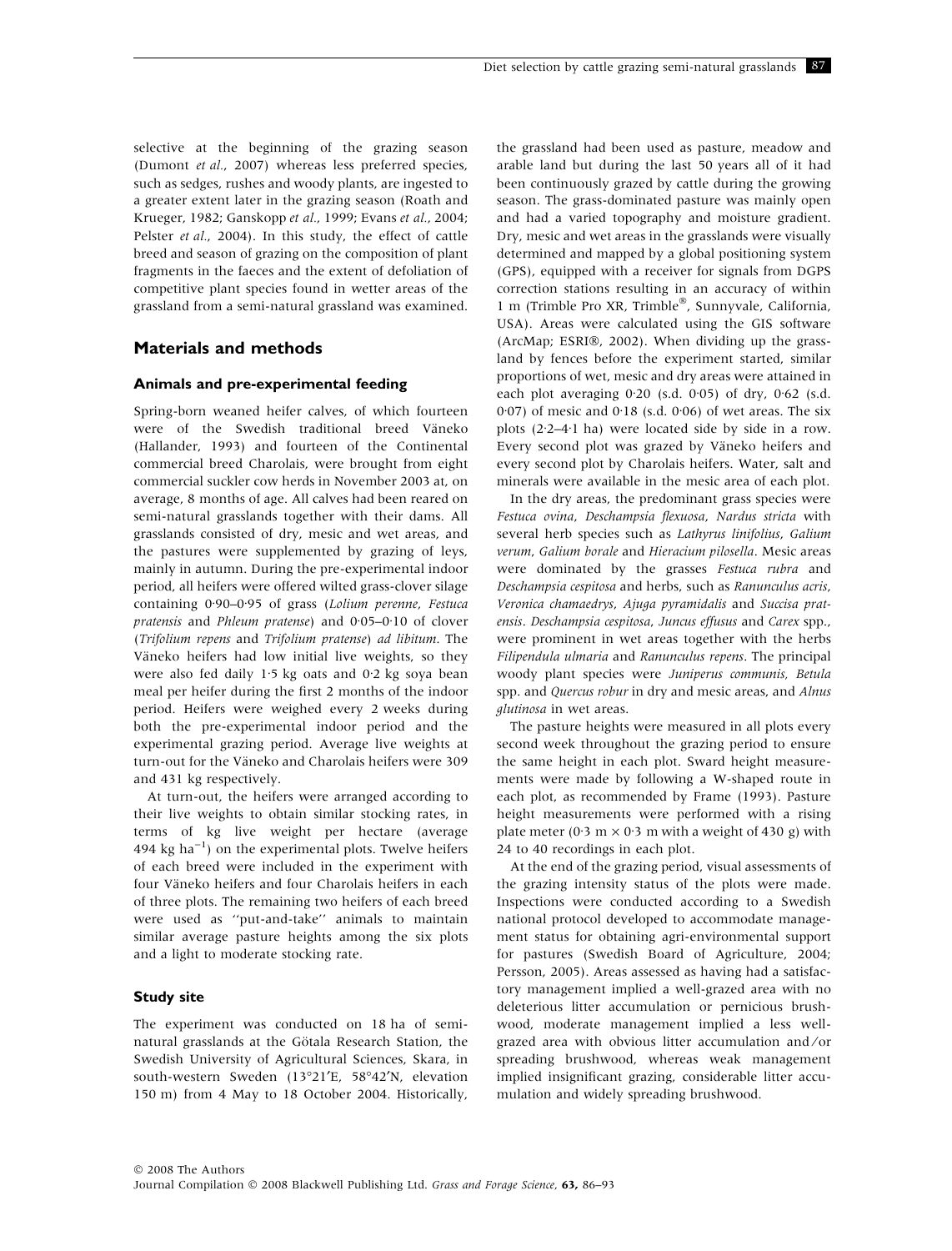## Weather

Weather data were collected continuously every hour by an automatic station about 500 m from the plots. During the experimental grazing period, the precipitation was higher than average, especially in July when it was 180 mm and three times higher than the average values. Average 24-h temperatures were  $11^{\circ}$ C,  $13^{\circ}$ C, 14°C, 17°C, 12°C and 7°C in May, June, July, August, September and October, respectively, which were close to the long-term average temperatures of each month.

#### Sampling and chemical analyses

Herbage was sampled in spring (2–3 June), summer (26–27 July) and autumn (16–17 September). The samples were used to estimate herbage quantity and chemical composition. In each of the six plots, all herbage in five randomly selected 0.5 m  $\times$  0.5 m quadrats was cut to a height of 3 cm above ground level in dry, mesic and wet areas respectively (i.e. fifteen quadrats per plot). For the three seasons (spring, summer and autumn), herbage quantity was estimated for each area (dry, mesic and wet) in all six plots, whereas samples for chemical analysis were combined to one sample per season and area for all six plots together.

Herbage samples were analysed for content of dry matter (DM), and concentrations of ash, crude protein (CP), neutral-detergent fibre (NDF) and in vitro organic matter digestibility (Lindgren, 1979). The DM content was determined at 105°C for 24 h. The concentration of CP was determined in a Tecator Kjeltec Auto Sampler 1035 Analyzer (Tecator Inc., Höganäs, Sweden) and the concentration of NDF was determined according to Goering and Van Soest (1970). Metabolizable energy concentration was calculated from in vitro organic matter digestibility (Lindgren, 1979).

#### Composition of plant fragments in faeces

Samples of faeces were collected from each heifer in spring (29 May to 2 June), summer (17–24 July) and autumn (7–13 September) respectively. Samples were collected immediately after defecation, labelled and put in a freezer  $(-18^{\circ}C)$  within 30 min, where they were stored until further analysis. Faecal samples were prepared for micro-histological analyses by boiling them in nitric acid followed by sieving and conserving them according to the procedures of Garcia-Gonzalez (1984). All fragments intersecting a 1-mm wide line along 40-mm long transects were examined. The transects were placed 3 mm apart. Identification of fragments was conducted by the same individual and a minimum of 200 fragments was identified to main components on each slide, with completion of the last transect after reaching 200 fragments.

The seventy-two faecal samples were analysed for fragments from thirty plant species and plant groups and for total number of fragments. In addition, a further four plant groups were constructed; total grass (F. rubra, F. pratensis, F. ovina, Festuca spp., D. cespitosa, D. flexuosa, Poa spp., N. stricta, Agrostis spp., Molinia caerulea, Anthoxanthum odoratum, Alopecurus spp., Phalaris sp., Glyceria sp., Phleum pratense, Dactylis glomerata, unidentified grasses), total herbs (F. ulmaria, unidentified herbs), total sedges and rushes (Carex spp., Cyperaceae) and total woody plants (Betula spp., A. glutinosa, Calluna vulgaris, Vaccinium myrtillus, Pinus sylvestris, J. communis, unidentified woody plants).

#### Defoliation

To study defoliation intensity, 15 areas of F. ulmaria, 15 areas of Juncus effusus, 15 areas of A. glutinosa and 30 areas of D. cespitosa in each of the six plots were marked with a 5-cm wooden stick prior to onset of grazing. All the areas,  $0.5 \text{ m} \times 0.5 \text{ m}$ , were located in wet areas of the enclosures and positions of the plots were recorded using GPS (Trimble Pro XR, Trimble®). Defoliation intensity was recorded three times during the grazing period – in spring, summer and autumn (starting on 7 June, 31 July and 27 September, respectively) – and the recording periods lasted 1–2 weeks. During the experiment, proportionately 0.07 of the sticks were lost and replaced by new sticks, which were applied at the GPS position of the former area. Of the areas, 0.05 had to be moved briefly during the summer and autumn recordings because of trampling, withering or flooding of herbage.

In F. ulmaria areas, the numbers and average heights of grazed and ungrazed main shoots and side shoots were recorded. Alnus glutinosa was investigated in the second year of growth, when at the onset of grazing, main shoots were <1 m high and had side shoots from roots and stems. Numbers and heights of grazed and ungrazed main shoots and side shoots of A. glutinosa were recorded and the numbers of grazed shoots were corrected for shoots browsed by wild herbivores before the experiment started. For J. effusus and D. cespitosa, proportions of grazed and ungrazed shoots were estimated for the entire area and the average heights of the grazed and ungrazed shoots were measured.

#### Statistical analysis

The composition of faecal plant fragments as well as the proportions of defoliated shoots and heights of shoots were investigated using a nested model (animal nested within plot) with one fixed factor (breed) and repeated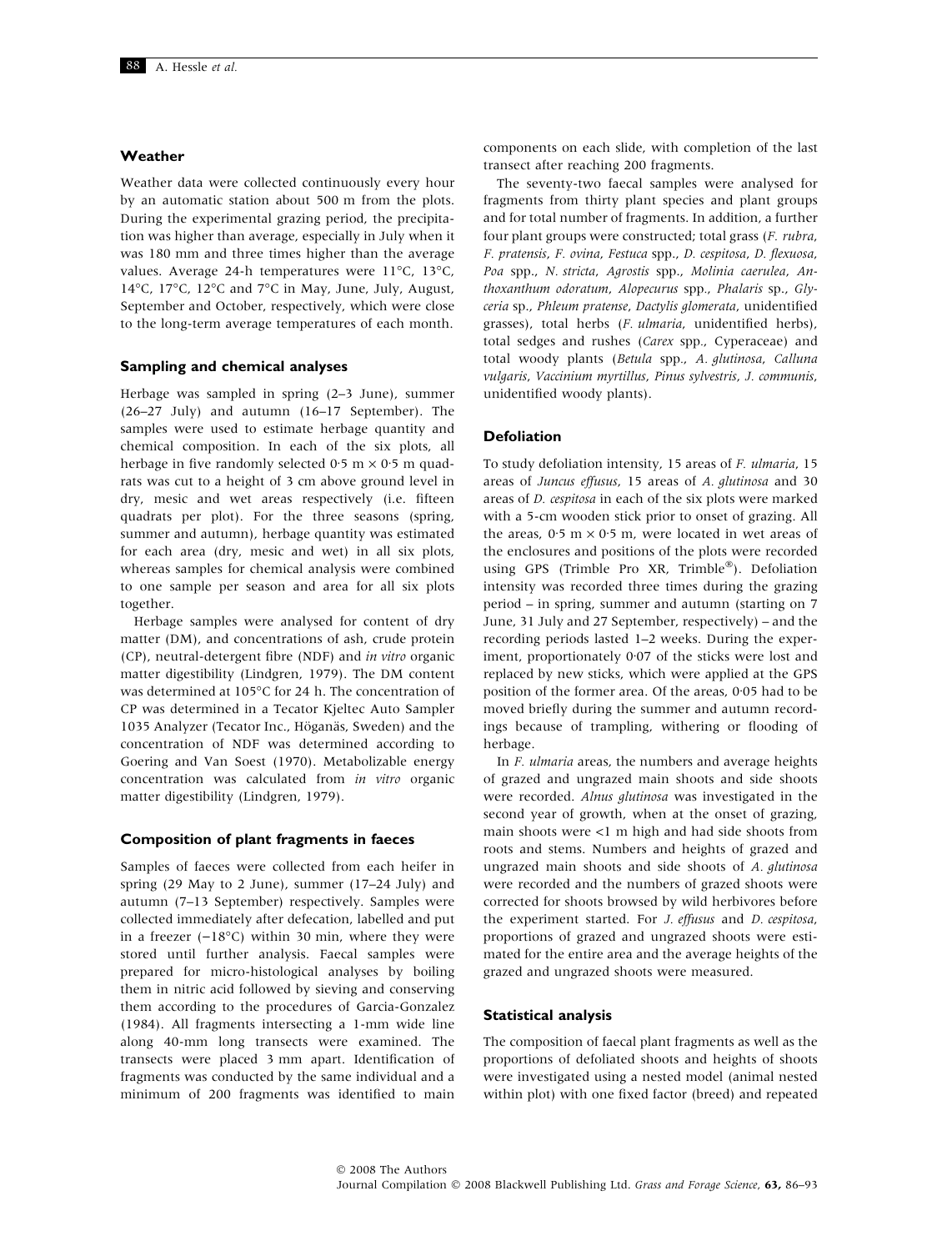measurement (season) by using the procedure MIXED (SAS, 2001) according to the model:

$$
y_{ijkl} = \mu + \alpha_i + \beta_j + \alpha \beta_{ij} + c_{ijk} + e_{ijkl}
$$

where  $\alpha_i$  is the fixed effect of breed,  $\beta_i$  is the fixed effect of season,  $\alpha\beta_{ij}$  is the interaction between breed and season,  $c_{iik}$  is the random effect of plot and  $e_{iikl}$  is the error term. Data for plant species constituting, on average, proportionately  $<0.01$  of the fragments were excluded from the statistical analyses. To correct for false significant effects, further Bonferroni tests were conducted for multiple tests of plant fragments and defoliation data respectively (Hochberg, 1988; SAS, 2001). The proportions of areas visited were investigated by a logistic model with adjustment for overdispersion in the Genmod procedure with Pearson's chi-square test (SAS, 2001). Confidence intervals (CI;  $P < 0.05$ ) were analysed for differences in pasture height and herbage mass in the enclosures using a t-test (SAS, 2001). Differences among the means for breed and season means were considered significant at  $P < 0.05$ .

## Results

#### Pasture

The pasture height of plots was similar for the two breeds throughout the grazing period. The pasture was higher in summer (4 $-7-5.3$  cm) than in autumn (3 $-9-$ 4.3 cm;  $P < 0.001$ ), which was higher than in spring  $(3.4-4.0 \text{ cm}; P = 0.05)$ . Herbage mass showed the same pattern with higher values in summer and lower values in spring (Table 1) and with no season  $\times$  plot interaction. The grazing pressure at the end of the grazing season, according to the official classification (Persson, 2005), had been at a satisfactory high level in the dry and mesic areas, whereas it had been weak in the wet areas (E. Isaksson, personal communication). Mean daily liveweight gains of the heifers during the grazing period were similar in the two breeds  $(0.51 \text{ vs. } 0.63 \text{ kg})$ .

## Composition of plant fragments in faeces

Faecal samples included on average 448 (s.d. 24) plant fragments per sample. On average over breeds and seasons, the plant fragments were mainly composed of grasses  $(0.75)$  of the fragments), dominated by D. cespitosa (0.34 of the grasses) and F. rubra (0.28 of the grasses), but there was also fragments of herbs  $(0.18)$ , and, to a minor degree, sedges and rushes, woody plants and mosses (Table 2). Plant species constituting  $\langle 0.01 \rangle$  of fragments were *F. ovina, D. flexu*osa, M. caerulea, A. odoratum, Alopecurus spp., Glyceria sp., P. pratense, unidentified Cyperaceae, Equisetum spp., Betula spp., A. glutinosa, C. vulgaris, V. myrtillus, P. sylvestris, J. communis, unidentified woody plants and F. ulmaria. Of the plant species, where defoliation intensities were also investigated, D. cespitosa composed  $0.26$  of the total fragments, whereas the other three species were present to a minor extent (F. ulmaria,  $0.001$ , Cyperaceae excluding *Carex* spp.  $0.004$  and A. glutinosa, 0.001 of fragments).

A higher proportion of fragments of herbs was found in spring ( $P < 0.001$ ) and summer ( $P = 0.005$ ) than in autumn (Bonferroni corrected; Table 2). Also, a higher proportion of fragments of Cyperaceae was found in spring than in summer  $(P < 0.001)$ .

No main effect of breed on the composition of plant fragments was found. For the Väneko heifers but not the Charolais heifers the proportion of grasses was lower in spring than in summer  $(P = 0.001)$  and autumn ( $P = 0.002$ ). For the Väneko heifers, the proportion of Cyperaceae was higher in spring than in autumn ( $P = 0.008$ ), which was higher than in summer  $(P < 0.001)$ . For the Charolais heifers, the proportion of woody plants was higher in autumn than in spring  $(P = 0.006)$  and summer  $(P = 0.001)$ .

| Table I Herbage mass, dry matter (DM) content and concentrations of metabolizable energy (ME), crude protein (CP) and        |  |  |  |  |
|------------------------------------------------------------------------------------------------------------------------------|--|--|--|--|
| neutral-detergent fibre (NDF) of herbage in dry, mesic and wet areas of semi-natural grassland in spring, summer and autumn. |  |  |  |  |

|                                    |                  |                  | Area             |                          | <b>Season</b>     |                    |                  |                          |  |  |
|------------------------------------|------------------|------------------|------------------|--------------------------|-------------------|--------------------|------------------|--------------------------|--|--|
|                                    | Dry              | Mesic            | Wet              | Level of<br>significance | Spring            | Summer             | Autumn           | Level of<br>significance |  |  |
| Herbage mass (t DM $ha^{-1}$ )     | 0.8 <sup>c</sup> | $1 \cdot 1^b$    | 1.6 <sup>a</sup> | ***                      | 0.9 <sup>c</sup>  | 1.4 <sup>a</sup>   | $1 \cdot 1^b$    | $***$                    |  |  |
| DM content (g $kg^{-1}$ )          | 270              | 272              | 265              | <b>NS</b>                | 312 <sup>a</sup>  | 229 <sup>c</sup>   | $265^{\rm b}$    | $***$                    |  |  |
| ME concentration (MJ $kg^{-1}DM$ ) | 9.9              | 9.4              | 9.0              | <b>NS</b>                | 11.5 <sup>a</sup> | $8.5^{\rm b}$      | $8.4^b$          | ***                      |  |  |
| CP concentration (g $kg^{-1}DM$ )  | 140 <sup>a</sup> | $124^b$          | 122 <sup>b</sup> | $\ast$                   | $152^{\text{a}}$  | $114^b$            | 121 <sup>b</sup> | $***$                    |  |  |
| NDF concentration (g $kg^{-1}DM$ ) | 53 <sup>b</sup>  | 600 <sup>a</sup> | 608 <sup>a</sup> | $\ast$                   | 480 <sup>b</sup>  | $654$ <sup>a</sup> | 627 <sup>a</sup> | $***$                    |  |  |

NS, not significant. Means in a row with different letters differ significantly ( $P < 0.05$ ) according to LSD<sub>0.05</sub> test.

\*,  $P > 0.05$ ; \*\*,  $P < 0.01$ ; \*\*\*,  $P < 0.001$ .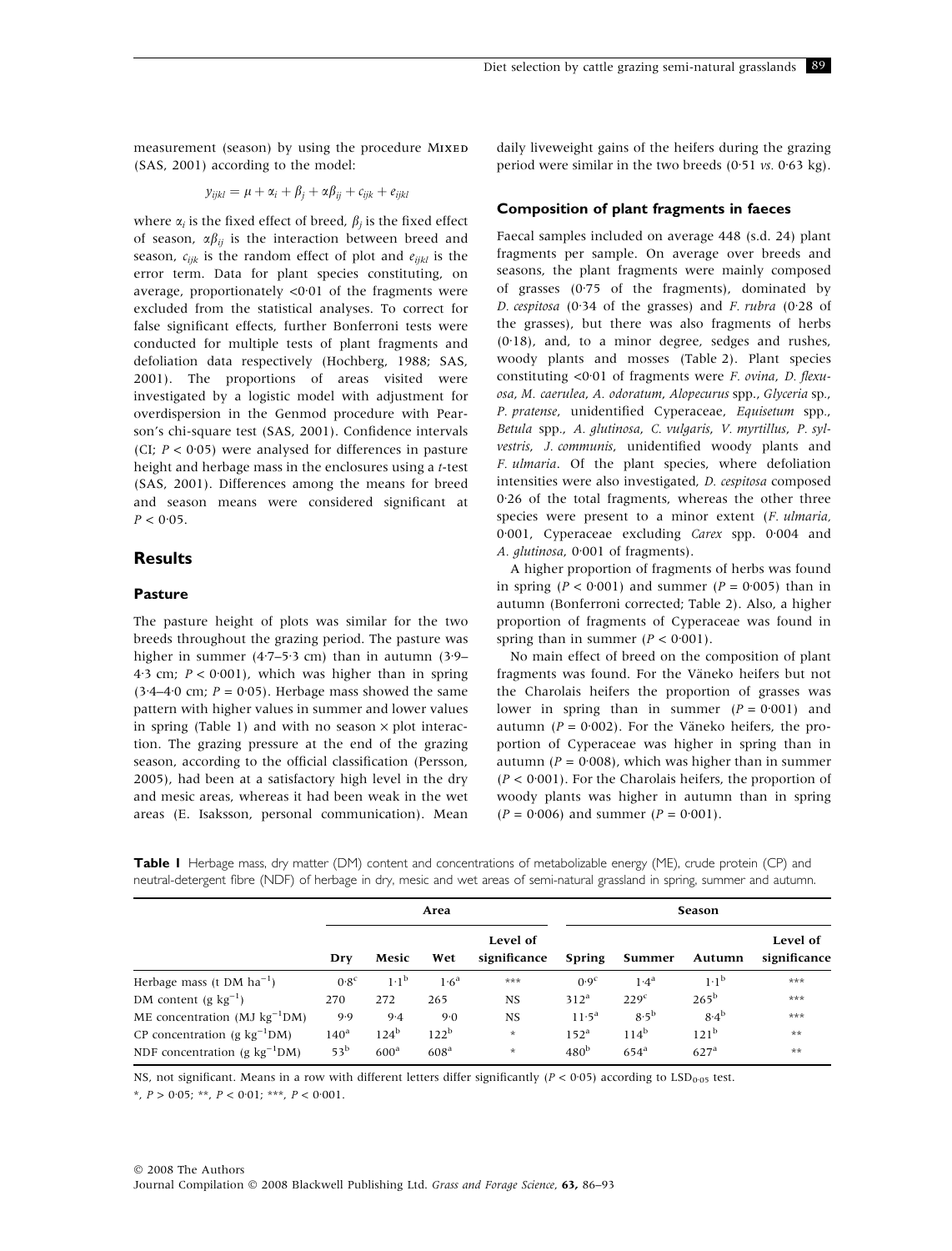| <b>Table 2</b> Proportion of plant fragments and plant groups in faecal samples from Väneko ( $n = 12$ ) and Charolais heifers |
|--------------------------------------------------------------------------------------------------------------------------------|
| $(n = 12)$ grazing semi-natural grasslands in south-western Sweden in spring, summer and autumn; plant species constituting on |
| average <0.01 of the total fragments are excluded. Level of significance of effects of breed, season and interaction of        |
| breed $\times$ season ( $B \times S$ ) is also presented.                                                                      |

|                       | Väneko        |        |        |        | Charolais |                     | s.e. of mean | Level of significance |           |                     |           |
|-----------------------|---------------|--------|--------|--------|-----------|---------------------|--------------|-----------------------|-----------|---------------------|-----------|
|                       | <b>Spring</b> | Summer | Autumn | Spring |           | Summer Autumn Breed |              | Season                | Breed     | Season $B \times S$ |           |
| Festuca rubra         | 0.179         | 0.170  | 0.284  | 0.163  | 0.154     | 0.294               | 0.015        | 0.014                 | <b>NS</b> | ***                 | NS.       |
| Festuca pratensis     | 0.034         | 0.042  | 0.039  | 0.039  | 0.048     | 0.033               | 0.004        | 0.004                 | <b>NS</b> | NS.                 | NS.       |
| Festuca spp.          | 0.016         | 0.021  | 0.000  | 0.007  | 0.024     | 0.003               | 0.004        | 0.004                 | <b>NS</b> | ***                 | NS.       |
| Deschampsia cespitosa | 0.256         | 0.262  | 0.262  | 0.288  | 0.258     | 0.208               | 0.028        | 0.023                 | <b>NS</b> | NS.                 | <b>NS</b> |
| Poa spp.              | 0.010         | 0.024  | 0.019  | 0.018  | 0.022     | 0.015               | 0.003        | 0.003                 | <b>NS</b> | $\ast$              | NS.       |
| Nardus stricta        | 0.056         | 0.086  | 0.035  | 0.063  | 0.083     | 0.057               | 0.009        | 0.009                 | <b>NS</b> | $***$               | NS.       |
| Agrostis spp.         | 0.025         | 0.019  | 0.013  | 0.021  | 0.020     | 0.018               | 0.002        | 0.002                 | <b>NS</b> | $***$               | NS        |
| Phalaris arundinacea  | 0.009         | 0.008  | 0.015  | 0.010  | 0.006     | $2 \cdot 1$         | 0.002        | 0.002                 | <b>NS</b> | $***$               | NS        |
| Dactylis glomerata    | 0.011         | 0.005  | 0.004  | 0.014  | 0.006     | 0.5                 | 0.002        | 0.002                 | <b>NS</b> | $***$               | NS.       |
| Poaceae spp.          | 0.086         | 0.100  | 0.086  | 0.099  | 0.093     | $8-7$               | 0.003        | 0.003                 | <b>NS</b> | NS.                 | NS.       |
| Carex spp.            | 0.049         | 0.023  | 0.035  | 0.038  | 0.038     | 4.2                 | 0.008        | 0.008                 | <b>NS</b> | $\star$             | $\ast$    |
| Bryophyte spp.        | 0.004         | 0.013  | 0.019  | 0.006  | 0.009     | 1.5                 | 0.002        | 0.002                 | <b>NS</b> | ***                 | NS.       |
| Total grasses         | 0.701         | 0.766  | 0.760  | 0.750  | 0.736     | $77 \cdot 1$        | 0.013        | 0.013                 | <b>NS</b> | $\ast$              | $\ast$    |
| Total herbs           | 0.217         | 0.185  | 0.167  | 0.185  | 0.204     | 14.4                | 0.024        | 0.019                 | <b>NS</b> | $***$               | NS.       |
| Total Cyperaceae      | 0.057         | 0.025  | 0.037  | 0.044  | 0.040     | 4.5                 | 0.008        | 0.008                 | <b>NS</b> | $***$               | 0.020     |
| Total woody plants    | 0.016         | 0.010  | 0.013  | 0.012  | 0.010     | 2.3                 | 0.003        | 0.003                 | <b>NS</b> | $\ast$              | 0.030     |

Levels of significance are from statistical analyses testing the species separately, where NS = not significant ( $P > 0.10$ ). Tests with bold figures are significant ( $P < 0.05$ ) also after Bonferroni correction.

\*,  $P > 0.05$ ; \*\*,  $P < 0.01$ ; \*\*\*,  $P < 0.001$ .

## Defoliation

The majority of areas of  $F.$  ulmaria (0.98) and  $A.$  glutinosa  $(0.87)$  and half of those of *J. effusus*  $(0.51)$  and D. cespitosa  $(0.42)$  were defoliated at some point during the grazing period. The proportion of defoliated areas of the species varied among the plots  $(0-1.00)$ . A higher proportion of F. ulmaria areas was defoliated in autumn than in spring ( $P = 0.040$ ). Consequently, the proportion of F. ulmaria shoots defoliated was higher in autumn than in spring and summer  $(P < 0.001)$ ; Table 3). A higher proportion of A. glutinosa areas was defoliated in autumn than in spring  $(P = 0.035)$ . Accordingly, the proportion of grazed main shoots and side shoots of A. glutinosa increased during the grazing season (Table 3). The proportion of *D. cespitosa* areas grazed was lower, and the proportion of shoots grazed in these areas was lower ( $P < 0.001$ ) and the height of the grazed shoots was higher ( $P = 0.012$  and 0.010) in summer than in spring and autumn (Table 3).

All tests for significance of defoliation intensity were significant after Bonferroni corrections. No main effects of breed on defoliation intensity were found. However, in spring, the Väneko heifers grazed a higher proportion of shoots in the *F. ulmaria* areas  $(P = 0.009)$  than the Charolais heifers (Table 3). For A. glutinosa, the Väneko heifers increased their proportion of grazed shoots during the grazing season more than the Charolais heifers (breed  $\times$  season:  $P < 0.001$ ; Table 3).

# **Discussion**

In this study no attempt was made to predict quantitatively the diet composition of the heifers from plant fragments in the faeces because of the potentially differential rate of digestion of the different species in the diet. Seasonal and breed effects on the composition of faecal plant fragments could have been biased by changes in digestion across the grazing season and between breeds. It is considered, however, that these latter effects were small as there is little evidence for differences in digestibility of the same diet between seasons and within breeds of cattle (Johnson and Pearson, 1981; Badsberg et al., 2003).

Few differences were found between the breeds in the several variables measured associated with grazing. Scimone et al. (2007) and Wallis De Vries et al. (2007) reported that breed effects on diet preference were generally small, and possible breed differences could be related to differences in live weight (Dumont et al., 2007). Here, no main effects of breed for any of the variables measured could be observed in spite of a 120 kg difference in live weight between the two cattle breeds. In studies where some breed effects have been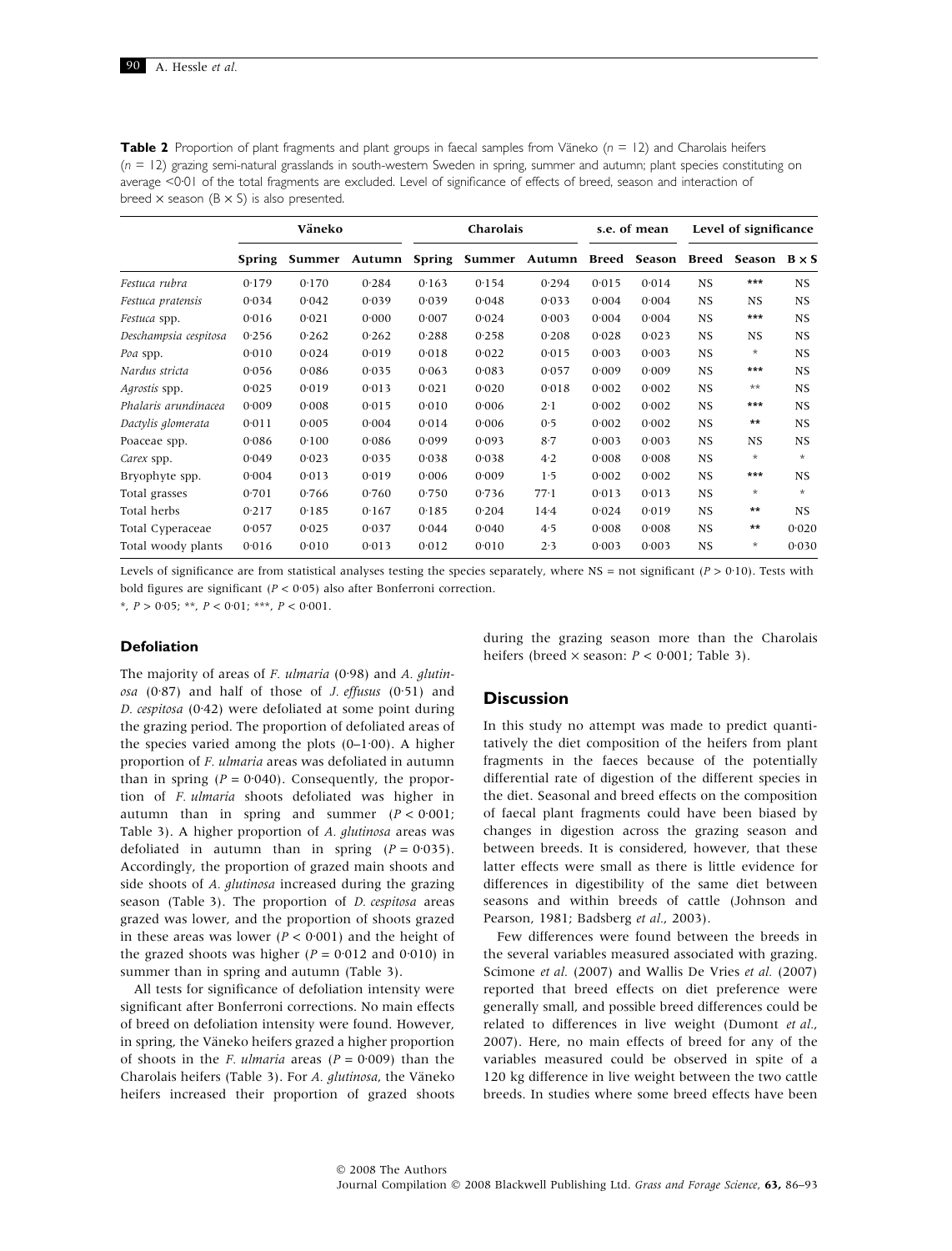Table 3 Proportions of defoliated shoots and heights of Filipendula ulmaria (90 areas), Juncus effusus (90 areas), Alnus glutinosa (90 areas) and Deschampsia cespitosa (180 areas) in semi-natural grasslands in south-western Sweden, grazed by Väneko and Charolais heifers in spring, summer and autumn in 2004. Levels of significance of effects of breed, season and interaction of breed x season  $(B \times S)$  are presented.

|                        |               | Väneko                   |                                                                           |       | Charolais                |       |       | s.e. of mean |       | Levels of<br>significance+ |           |           |
|------------------------|---------------|--------------------------|---------------------------------------------------------------------------|-------|--------------------------|-------|-------|--------------|-------|----------------------------|-----------|-----------|
|                        |               |                          | Spring Summer Autumn Spring Summer Autumn Breed Season Breed Season B × S |       |                          |       |       |              |       |                            |           |           |
| Filipendula ulmaria    |               |                          |                                                                           |       |                          |       |       |              |       |                            |           |           |
| Main shoots Proportion |               | 0.35                     | 0.20                                                                      | 0.46  | 0.08                     | 0.12  | 0.43  | 0.047        | 0.037 | <b>NS</b>                  | ***       | ***       |
|                        | Height (cm)   | 11                       | 15                                                                        | 15    | 12                       | 20    | 19    | 1.5          | 1.2   | <b>NS</b>                  | ***       | <b>NS</b> |
| Side shoots            | Proportion    | 0.002                    | 0.004                                                                     | 0.010 | 0.002                    | 0.004 | 0.012 | 0.005        | 0.004 | <b>NS</b>                  | <b>NS</b> | <b>NS</b> |
|                        | Height $(cm)$ | 15                       | 13                                                                        | 30    | 13                       | 18    | 33    |              |       | <b>NS</b>                  | <b>NS</b> | <b>NS</b> |
| All shoots             | Proportion    | 0.35                     | 0.21                                                                      | 0.47  | 0.08                     | 0.012 | 0.45  | 0.046        | 0.036 | <b>NS</b>                  | ***       | ***       |
| Juncus effusus         |               |                          |                                                                           |       |                          |       |       |              |       |                            |           |           |
| All shoots             | Proportion    | 0.07                     | 0.02                                                                      | 0.05  | 0.12                     | 0.19  | 0.19  | 0.065        | 0.049 | <b>NS</b>                  | <b>NS</b> | <b>NS</b> |
|                        | Height $(cm)$ | 22                       | 40                                                                        | 30    | 26                       | 40    | 45    | 4.4          | 3.6   | <b>NS</b>                  | ***       | <b>NS</b> |
| Alnus glutinosa        |               |                          |                                                                           |       |                          |       |       |              |       |                            |           |           |
| Main shoots            | Proportion    | 0.003                    | 0.31                                                                      | 0.84  | 0.15                     | 0.23  | 0.61  | 0.12         | 0.085 | <b>NS</b>                  | ***       | ***       |
|                        | Height (cm)   | 20                       | 52                                                                        | 51    | 47                       | 25    | 36    | 7.1          | 5.6   | <b>NS</b>                  | <b>NS</b> | ***       |
| Side shoots            | Proportion    | $\mathbf{0}$             | 0.04                                                                      | 0.02  | $\mathbf{0}$             | 0.03  | 0.01  | 0.006        | 0.006 | <b>NS</b>                  | ***       | <b>NS</b> |
|                        | Height (cm)   | $\overline{\phantom{m}}$ | 53                                                                        | 72    | $\overline{\phantom{0}}$ | 19    | 50    | 13.5         | 12.2  | <b>NS</b>                  | <b>NS</b> | <b>NS</b> |
| All shoots             | Proportion    | 0.003                    | 0.35                                                                      | 0.86  | 0.15                     | 0.25  | 0.62  | 0.12         | 0.086 | <b>NS</b>                  | ***       | ***       |
| Deschampsia cespitosa  |               |                          |                                                                           |       |                          |       |       |              |       |                            |           |           |
| All shoots             | Proportion    | 0.10                     | 0.003                                                                     | 0.09  | 0.06                     | 0.01  | 0.06  | 0.026        | 0.020 | <b>NS</b>                  | <b>NS</b> | <b>NS</b> |
|                        | Height (cm)   | 15                       | 20                                                                        | 16    | 18                       | 24    | 17    | $1-1$        | 1.3   | <b>NS</b>                  | $\star$   | <b>NS</b> |

NS, not significant; –, missing value.

†Tests are significant also after Bonferroni correction.

\*,  $P > 0.05$ ; \*\*\*,  $P < 0.001$ .

found, traditional breeds of ruminants have ingested higher proportions of plants with low nutrient concentrations than other breeds (Osoro et al., 1999; Steinheim et al., 2005; Dumont et al., 2007). In this study, there were also indications that the Väneko heifers might be more inclined than the Charolais heifers to explore more plant species in spring, including less preferred and less nutritious ones found in wet areas, such as Cyperaceae and F. ulmaria. When nutrient concentrations in the herbs decreased in autumn, higher proportions of plant fragments associated with grasses were found in the faeces of the Väneko heifers than in spring, whereas the Charolais heifers replaced the herbs by increasing the proportion of woody plants as well as increasing the proportion of grasses in the plant fragments in the faeces (Tables 2 and 3). On the other hand, the woody species, A. glutinosa, was more defoliated over the grazing season in the plots containing the Väneko heifers than the Charolais heifers.

The heifers had proportionally more plant fragments of Cyperaceae and herbs (not F. ulmaria) in the faeces in spring and more grasses, woody plants and mosses in autumn. Although fragments of woody plants were found in the faeces only to a minor extent, there was an effect of season on the proportion of defoliated A. glutinosa shoots. The defoliation was highest in autumn when as much as 0.74 of the A. glutinosa shoots were grazed. A higher proportion of woody plants in the diet in late season has been attributed to the lower nutritive value of grasses and herbs (Ganskopp et al., 1999). However, defoliation of the herb, F. ulmaria, increased during the grazing season, but F. ulmaria differs from many other herbs by growing in wet areas and having a woody-like morphology. A lower herbage mass in autumn can also be the reason for a less-selective foraging behaviour (Roath and Krueger, 1982) but in this study herbage mass was higher in autumn than in spring. Consequently, the effect of grazing livestock on pernicious brushwood is greater and, hence, may be more important in autumn than in spring, although the impact of grazing on subsequent growth of the plant species may be greater in spring. The present Swedish recommendation for management of semi-natural grasslands is an early onset of grazing (Sandberg and Thylén, 1999).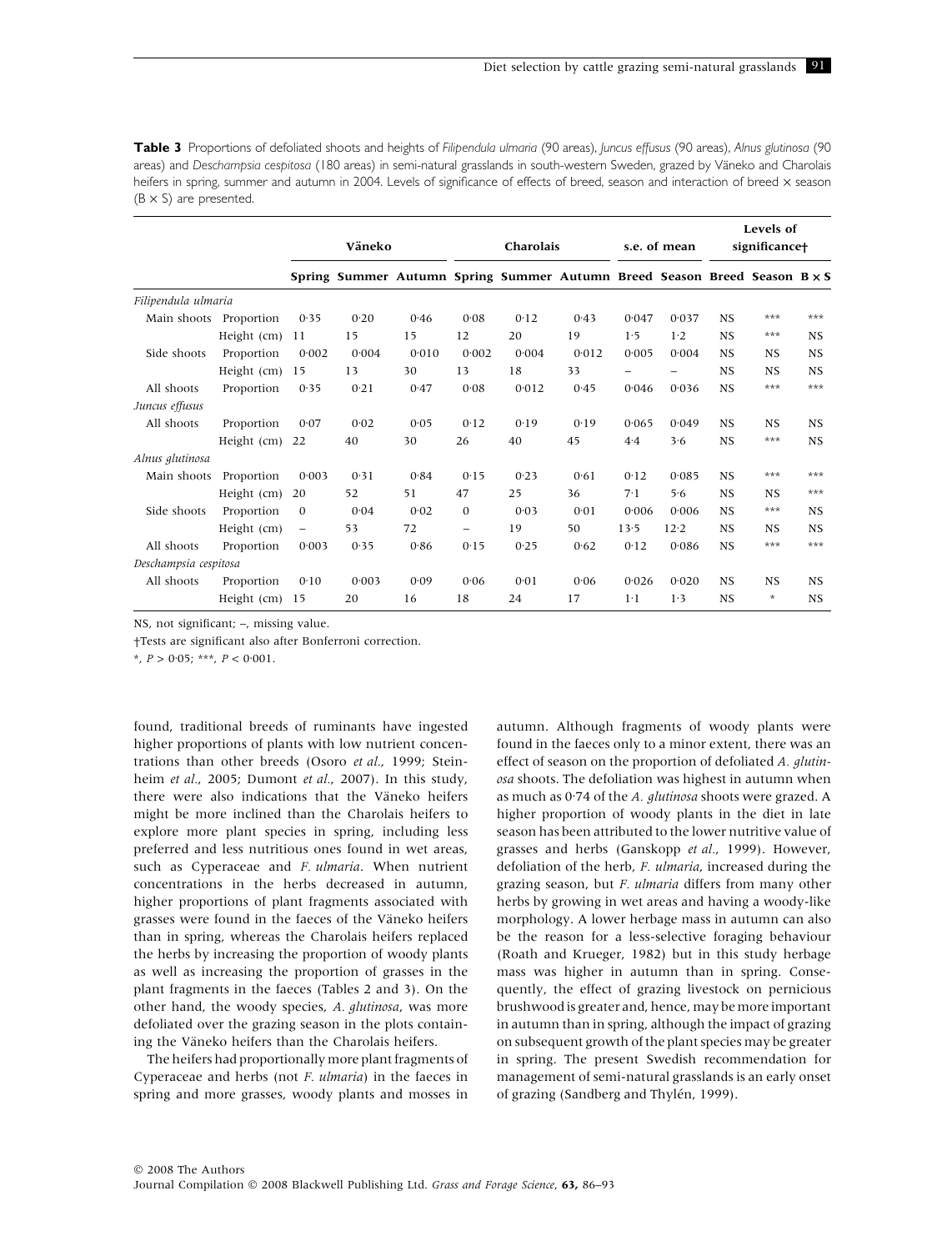In heterogeneous semi-natural grasslands with abundant herbage, cattle graze herbage with a high nutritive value (Launchbaugh and Howery, 2005). In this study, herbage from Cyperaceae-rich wet areas had a higher NDF concentration than herbage from herb-rich dry areas (Table 1) which may be a reason for only half of the areas of the two dominating plant species in the wet areas, D. cespitosa and J. effusus, being grazed. As reported elsewhere (Hessle et al., 2007), the heifers spent only 0.09, 0.05 and 0.08 of their foraging time in the wet areas in spring, summer and autumn respectively. Consequently, at the end of the grazing season, a majority of the wet areas were judged as having had too little grazing pressure to be optimal for maintaining the biodiversity (E. Isaksson, personal communication). Deschampsia cespitosa and J. effusus are tufty species with low digestibility in early season which declines further during the growing period with advancing maturity (Hagsand and Anier, 1978; Andersson, 1999; Lifvendahl, 2004). The avoidance of these species by grazing animals may, in the long run, result in them becoming dominant in wet semi-natural grasslands (Krahulec et al., 2001).

Results from this short-term study with a limited number of plots indicate that cattle may prefer to graze herb-rich areas in spring and summer, whereas the period of browsing A. glutinosa, often found in wet areas, is mainly in autumn. Generally, biodiversity is higher in dry, herb-rich areas than in wet areas (Table 1) but valuable herb species also are more nutritious and preferred (Garmo, 1986). For restoration of grasslands, a high grazing pressure in early spring may risk damaging valuable herbs when the livestock, given a choice, may prefer to graze herbs instead of browsing shoots of pernicious brushwood. Herbs become less preferred compared to brushwood later in the grazing season. Directing livestock to pastures later in the season may be a way of controlling brushwood without risking the extinction of rare herb species by allowing them to flower and produce seeds. Instead, in early spring livestock might be directed towards D. cespitosa- and J. effusus-dominated areas by fencing or other measures, resulting in a delayed maturation and accompanying decline in digestibility of these plants and, thereby, a better control of them. Taken together, these practices may diminish the need for manual clearance to prevent the risks of succession towards scrub and, finally, woodland.

## Acknowledgments

The study was financed by MISTRA, The Foundation for Environmental Research, and the Swedish University of Agricultural Sciences. From the Swedish University of Agricultural Sciences, the authors thank Eva Spörndly and Tommy Lennartsson for suggestions on the experimental design, Jonas Dahl and David Johansson for taking care of the heifers, Karin Wallin and Lars Johansson for practical arrangements, Johanna Wetterlind for GPS support and Jan-Eric Englund for statistical advice. The authors also thank Elin Isaksson, the County Administration Board of Västra Götaland, for judging the grazing management status and Barbro Dahlberg,  $\AA$ s, Norway, for undertaking the microhistological analysis.

## **References**

- ANDERSSON A. (1999) Chemical composition in grasses from semi-natural grasslands. MSc thesis, Uppsala, Sweden: Department of Animal Nutrition and Management, Swedish University of Agricultural Sciences.
- BADSBERG J.H., NIELSEN L. and HANSEN H.H. (2003) Spiser kvæg som en grønthøster, eller er de kræsne? (Do cattle forage as a mower or are they selective?) DJF Intern Report, 184, 14–26 (in Danish).
- BERNES C. (2001) Biologisk mångfald i Sverige en landstudie (Biodiversity in Sweden – A national study). Swedish Environmental Protection Agency Monitoring Report 14, pp. 121– 166. Växjö, Sweden: Davidssons Tryckeri.
- DUMONT B., ROOK A.J., CORAN C. and RÖVER K.-U. (2007) Effects of livestock breed and grazing intensity on biodiversity and production in grazing systems. 2. Diet selection. Grass and Forage Science, 62, 159-171.
- ESRI<sup>®</sup> (2002) ArcMapTM 8.3. Redlands, CA, USA: ESRI.
- EVANS S.G., PELSTER A.J., LEININGER W.C. and TRLICA M.J. (2004) Seasonal diet selection of cattle grazing a montane riparian community. Journal of Range Management, 57, 539–545.
- FRAME J. (1993) Herbage mass. In: Davis A., Baker R.D., Grant S.A. and Laidlaw A.S. (eds) Sward Measurement Handbook, pp. 39–67. Reading, UK: British Grassland Society.
- GANSKOPP D., SVEJCAR T., TAYLOR F., FARSTVEDT J. and PAINTNER K. (1999) Seasonal cattle management in 3 to 5 year old bitterbrush stands. Journal of Range Management, 52, 166–173.
- GARCIA-GONZALEZ R. (1984) L'emploi des épidermes végétaux dans la détermination du régime alimentaire de l'Isard dans Pyrénées occidentals (The use of plant fragments in the determination of the diet of izzard in the French Pyrenees). Ecologie des Milieux et de Haute Altitude. Documents d'Ecologie Pyrénéenne, III-IV, 307-313.
- GARMO T. (1986) Chemical composition and in vitro dry matter digestibility of indigenous mountain pasture plants in different plant groups. Rangifer, 6, 14–22.
- GOERING H.K. and VAN SOEST P.J. (1970) Forage fibre analysis (apparatus, reagents, procedures and some applications). Agricultural Handbook No. 379. Washington, DC, USA: Agriculture Research Service, United States Department of Agriculture.
- HAGSAND E. and ANIER H. (1978) Tufted Hair-Grass, Deschampsia caespitosa (L.) IN NORTHERN SWEDEN. Report No. 69. Uppsala, Sweden: Swedish University of Agricultural Sciences (in Swedish).